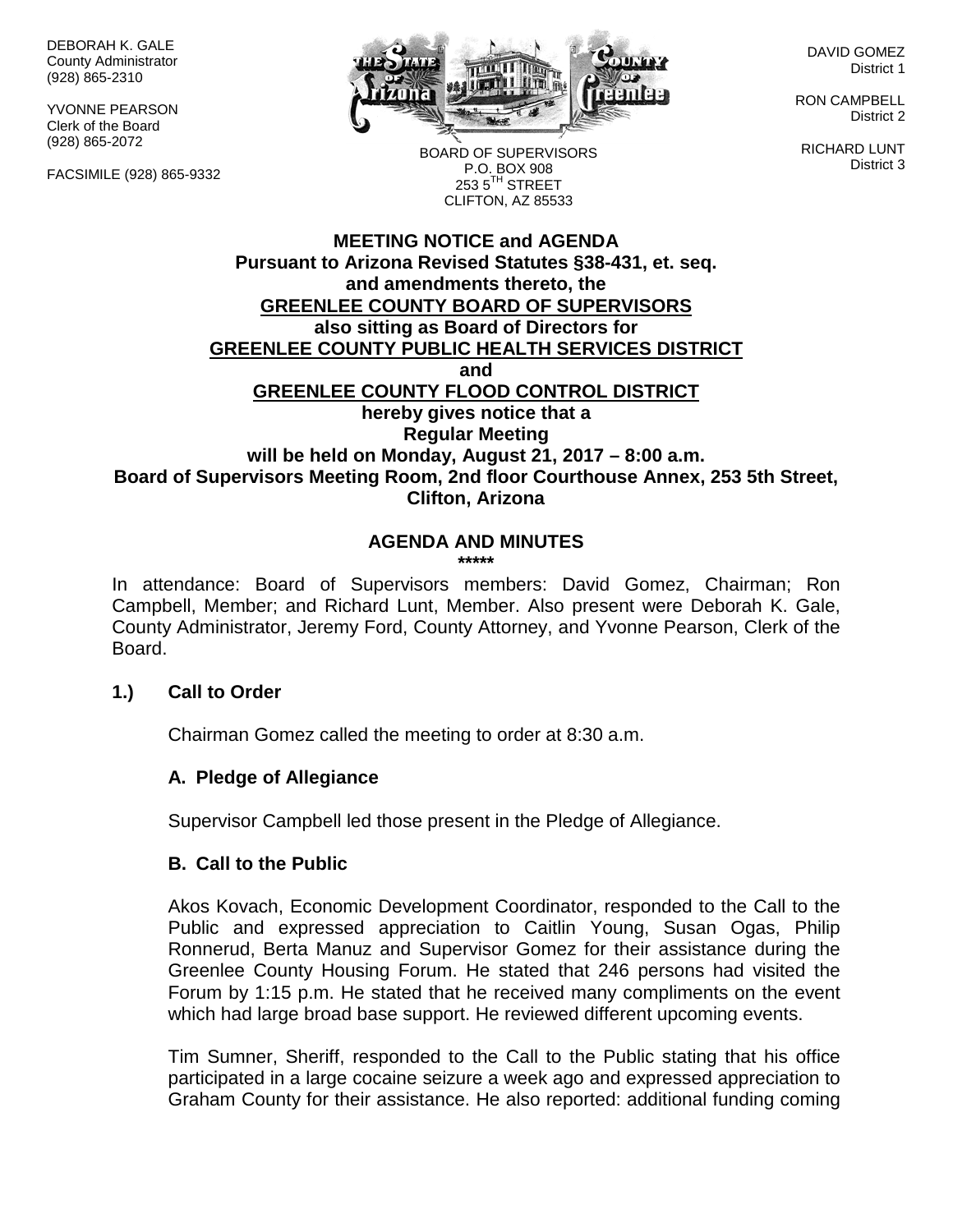from Stone Garden Grant; the Evidence Custodian is a great asset to mitigate evidence control; he attended the recent Cattle Growers meeting; he will be meeting with interested individuals for the Range Deputy positions; he is working on a Search & Rescue Memorandum of Understanding with Apache County.

Supervisor Gomez thanked the Sheriff for the delivery of water-buffalos to Loma Linda to assist residents during the recent water system issue there.

- **2.) PUBLIC HEALTH SERVICES DISTRICT – the Board of Supervisors will convene as the Board of Directors of the Greenlee County Public Health Services District and will reconvene as the Board of Supervisors following consideration of these items:**
	- **A. Consent Agenda**
		- **1. Clerk of the Board: Consideration of approval of Public Health Services District expense warrants in excess of \$1,000.00**
		- **2. Health & Community Services Director: Consideration of approval of Employee Transaction Form: M. Gregory – Public Health Nurse**

Upon motion by Supervisor Campbell, seconded by Supervisor Lunt, and carried unanimously, the Board approved the Public Health Services District Consent Agenda as presented.

# **3.) Adoption of Fiscal Year 2017/2018 Tax Rates**

Ms. Gale reviewed values, levies, and tax rates of all taxing entities in Greenlee County. She explained that each entity calculates and adopts their tax rate which is then presented to the Board of Supervisors, per statute, for their administrative function of adding all taxing entities rate calculations on one tax bill. The Greenlee County primary property tax rate is \$.6941, Public Health Service District tax rate is \$.2000 and the Flood Control District tax rate is \$.2500 for a combined tax rate of \$1.1441. Supervisor Lunt, moved to adopt the fiscal year tax rates presented, Supervisor Campbell seconded and the motion carried unanimously.

## **4.) John Armstrong, Probation Chief Probation Officer**

#### **A. Consideration of approval to add new Deputy Probation Officer position due to anticipated vacancies and caseload capacities exceeding statutory guidelines. Position will be funded by State Aid Enhancement**

Mr. Armstrong requested approval to add the new Deputy Probation Officer in order to receive advanced training from a Probation Officer who will be retiring. Upon motion by Supervisor Lunt, seconded by Supervisor Campbell, and carried unanimously, the Board approved the request as presented.

## **B. Consideration of approval of Employee Transaction Form: E. Navarrete - Deputy Probation Officer**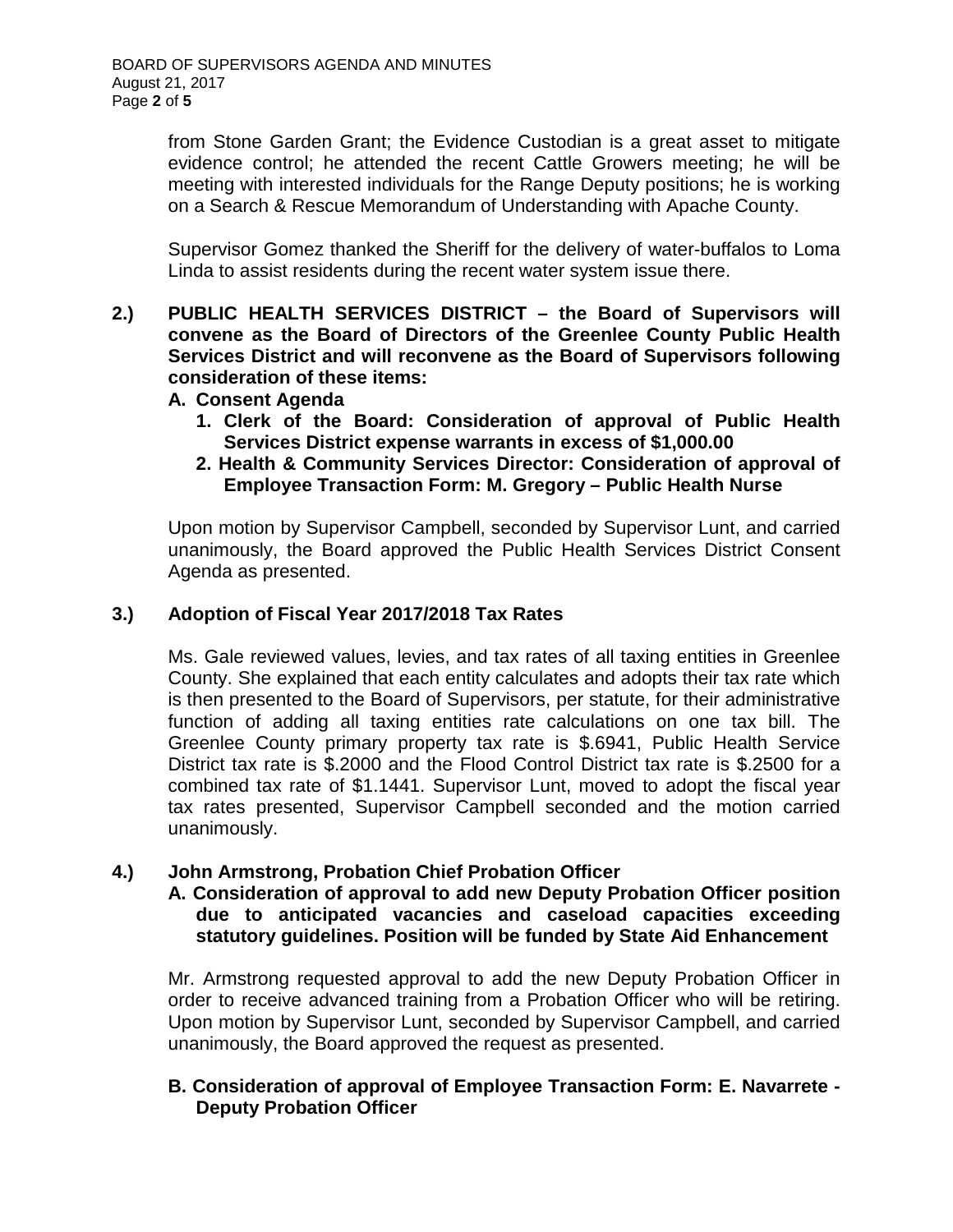Upon motion by Supervisor Campbell, seconded by Supervisor Lunt, and carried unanimously, the Board approved the Employee Transaction Form as presented.

## **5.) Phil Ronnerud, County Engineer A. South Annex Update**

Philip Ronnerud was unable to be present at this meeting. Ms. Gale reported that the cement for the floors of the South Annex is scheduled to be poured next week.

# **6.) Kay Gale, County Administrator A. County and State budget and legislative issues**

Ms. Gale reported the following:

- She met with the Town of Clifton regarding documentation for use of Ward Canyon Road for the Hill Climb event. Documents are complete and work for this event is moving along
- The County Managers have met and reviewed the legislative proposals to be submitted to the County Supervisors at the County Supervisors Association Legislative Summit. There are eleven proposals to be considered.

## **B. Calendar of Events**

The Calendar of Events was reviewed.

# **C. Governor Doug Ducey Visit**

Ms. Gale reviewed the agenda for Governor Ducey's visit to Greenlee County on August 28<sup>th</sup>. The Governor's office has invited the School Superintendents, Freeport McMoRan representatives, the Town Mayors and Managers of Duncan and Clifton, the Greenlee County Cattle Growers President and the County Supervisors to meet with him on this date.

## **D. Corporation Commissioner Andy Tobin Visit**

Ms. Gale reported that Corporation Commissioner Andy Tobin will visit Greenlee County on September 11<sup>th</sup> and 12<sup>th</sup>. An agenda will be forwarded to the Supervisors as soon as Ms. Gale receives one.

## **E. Mexican Wolf Recovery Plan Comments**

Ms. Gale presented draft comments on the Wolf Recovery Plan for the Supervisor to review. The Board scheduled a special meeting regarding this issue to be held on Wednesday, August 23<sup>rd</sup> beginning at 7:00 a.m.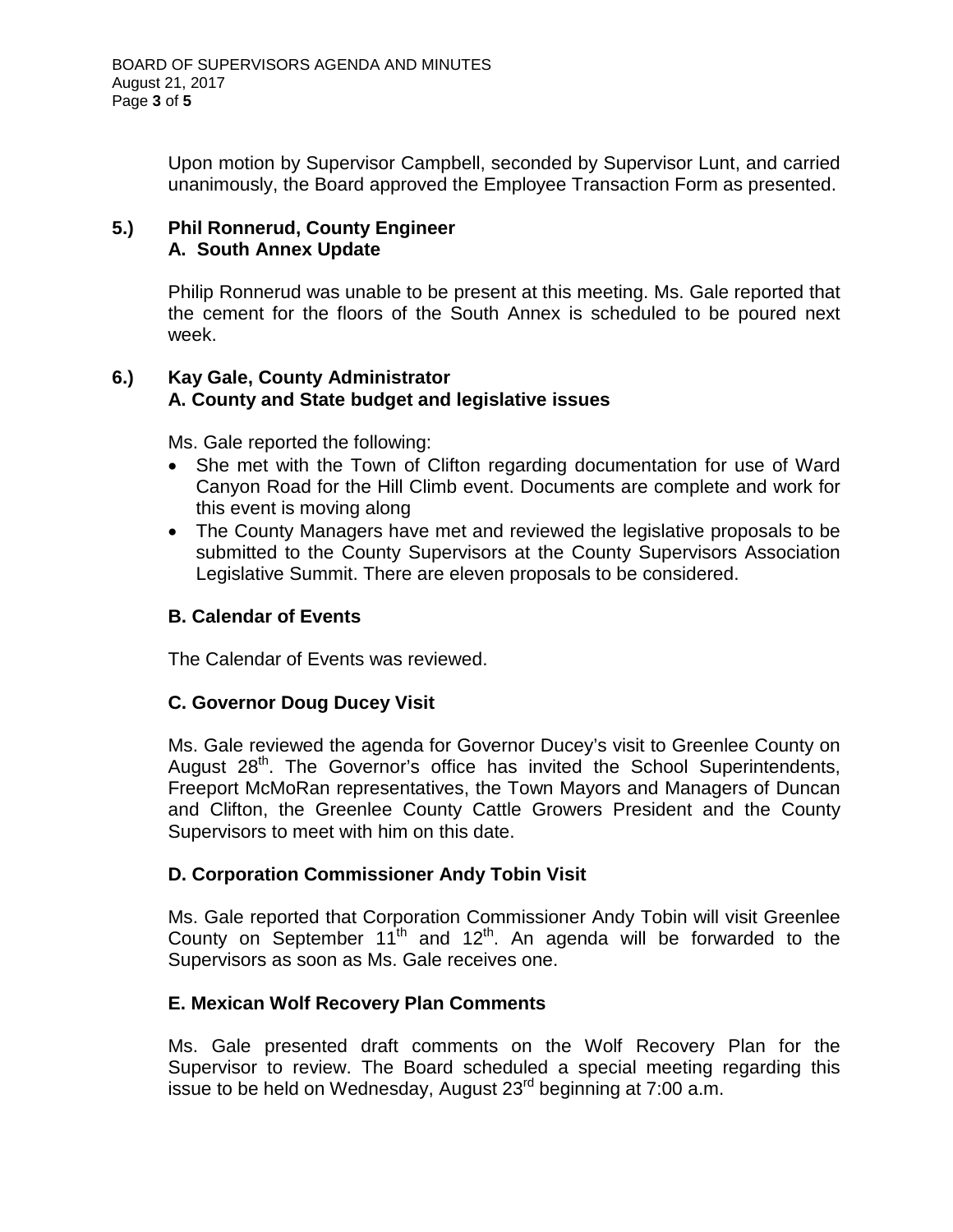#### **7.) Consent Agenda**

- **A. Clerk of the Board: Consideration of approval of expense warrants in excess of \$1,000.00 – Voucher 1010; 1097**
- **B.Chief Finance Officer: Consideration of approval of General Fund Loans in the amount of \$2,328.89 to be reimbursed upon receipt of funds: Fund 146 - \$261.61; Fund 167 - \$248.56**
- **C.IT Manager: Consideration of approval of addition of County annual maintenance services of Stanley Convergent Security Solutions equipment for the South Annex Facility in the amount of \$6,146.04 to be paid with budgeted general funds**
- **D.County Sheriff: Consideration of approval of Employee Transaction Form: C. Bundy – PT Temporary Jail Cook**
- **E. Clerk of the Board: Consideration of approval of the Governmental Equipment Lease-Purchase Agreement with Caterpillar Financial Services Corporation for the purchase of one (1) new 140M3 Caterpillar Motor Grader in the amount of \$178,290.00; one (1) new 930M Caterpillar Wheel Loader in the amount of \$128,691.00 to be paid in 60 monthly payments with budgeted Debt Service funds**
- **F. Public Works Manager - Facilities: Consideration of approval of Employee Transaction Form: B. Galvin – PT Landfill Attendant**
- **G.Chief Probation Officer: Consideration of approval of Employee Transaction Form: V. Mendez – Deputy Probation Officer**
- **H.County Attorney: Consideration of approval of Employee Transaction Form: S. Ross**

Upon motion by Supervisor Campbell, seconded by Supervisor Lunt, and carried unanimously, the Board approved the Consent Agenda as presented.

## **8.) Supervisor Reports**

## **Supervisor Ron Campbell A. Greenlee Cattle Growers Meeting**

Supervisor Campbell attended the Greenlee County Cattle Growers meeting at Upper Eagle Creek where about 45 persons were in attendance. He spoke to those in attendance and gave an update on the County budget, the South Annex project, the Campbell Blue Bridge and an update on the copper industry. He stated that Greenlee County was represented well with Sheriff Tim Sumner and County Attorney Jeremy Ford in attendance as well.

#### **Supervisor Richard Lunt**

## **A. Gila Watershed Partnership Meeting**

Supervisor Lunt attended the Gila Watershed Partnership meeting where regular business took place with no upcoming major projects announced.